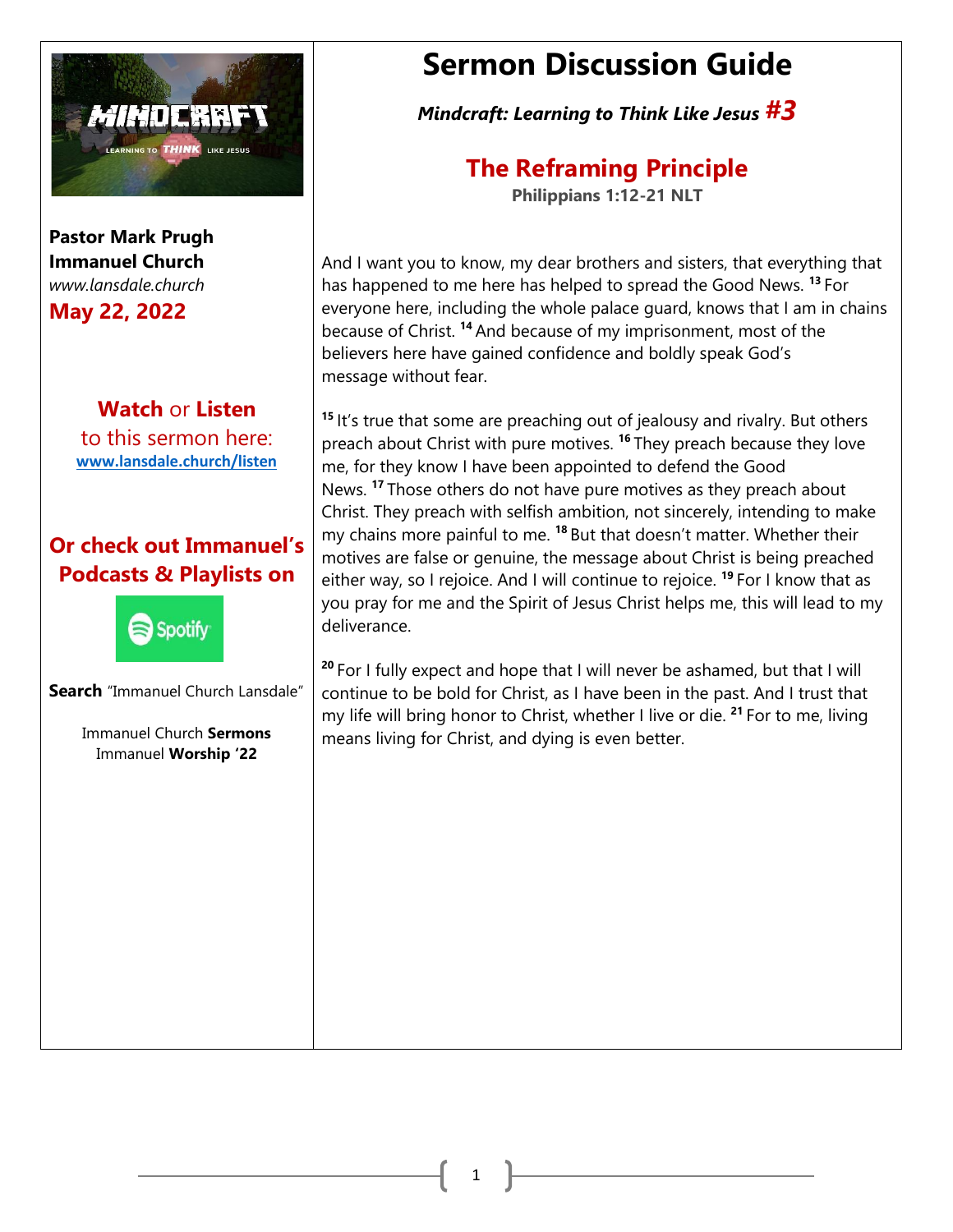### **How can we learn to think like Jesus?**

### **By applying four principles:**

| The <b>replacement</b> principle | Challenge a distorted thought pattern (lie) and replace it<br>with God's truth from scripture                                                               |
|----------------------------------|-------------------------------------------------------------------------------------------------------------------------------------------------------------|
| The <b>renewal</b> principle     | Renew ("rewire") our minds to think more like Jesus                                                                                                         |
| The <b>reframe</b> principle     | Change the story you've been telling yourself about past<br>and present negative events to align with the story that<br>God is telling you about your life. |
| The rejoicing principle          | Stay tuned!                                                                                                                                                 |

## **What does it mean to "reframe" a thought?**

## **Change the story you've been telling yourself about past and present negative events to align with the story that God is telling you about your life.**

### **We have a limited perspective on the "stuff" we go through**

### **God sees a bigger perspective and purpose**

### **He wants us to align our thoughts with His perspective**

*"For my thoughts are not your thoughts, neither are your ways my ways," declares the Lord. "Fix your thoughts…"* **Philippians 4:8***"As the heavens are higher than the earth, so are my ways higher than your ways and my thoughts than your thoughts.*

#### *Isaiah 55:8-9*

### **What does it look like to "reframe" our thoughts?**

#### **Joseph**…

• chose to **reframe** his experiences of rejection, hurt, and disappointment. He understood God's perspective and explained to his brothers…

> *"You intended to harm me, but God intended it for good to accomplish what is now being done, the saving of many lives."* **Genesis 50:20**

> > 2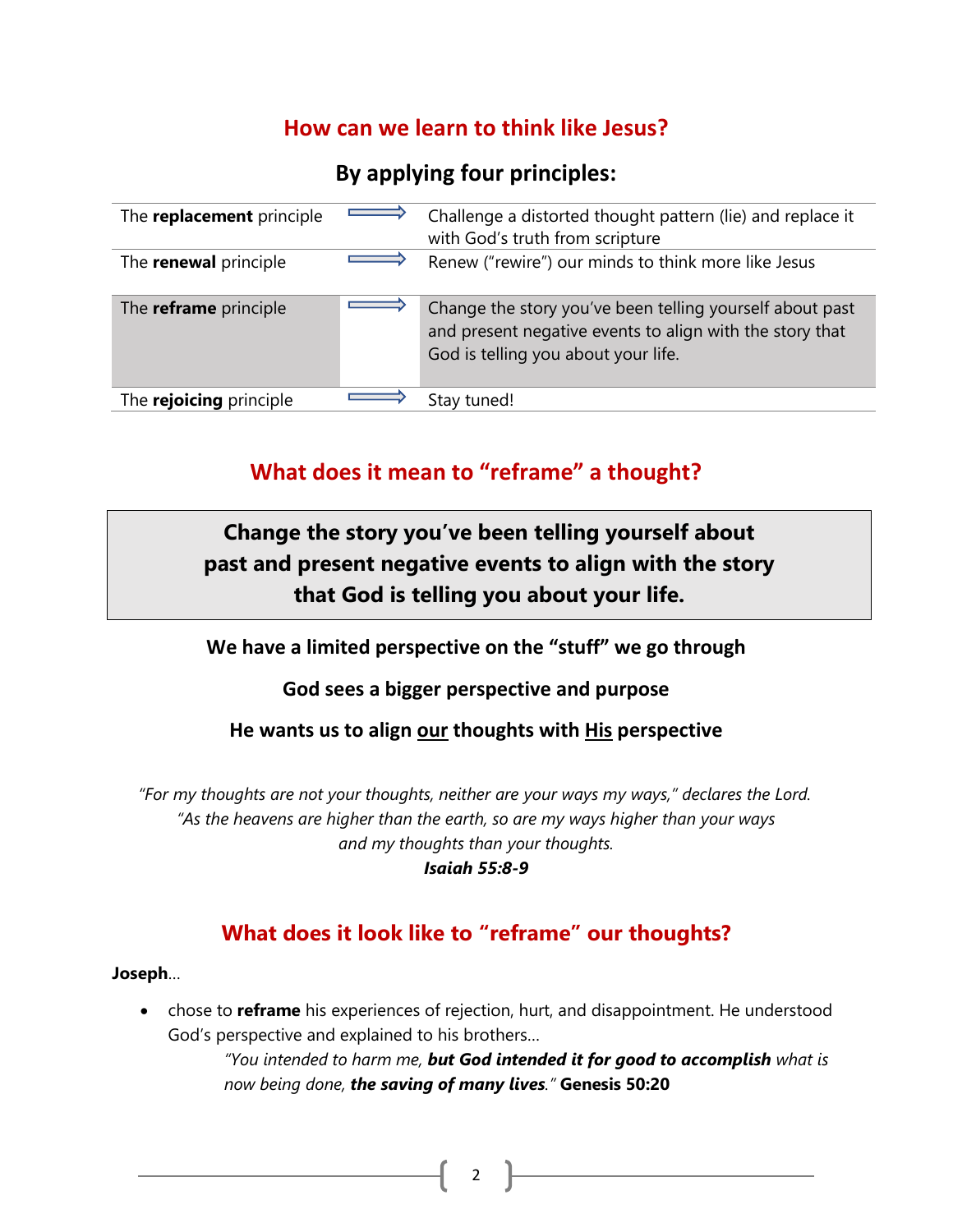#### **Jesus…**

• **reframed** a man's blindness considering God's bigger purpose *'Rabbi', his disciples asked him, 'why was this man born blind? Was it because of his own sins or his parent's sins?' 'It is not because of his sins or his parents' sins' Jesus answered, 'This happened so the power of God could be seen in him.' Then he spit on the ground, made mud with the saliva and spread the mud over the blind man's eyes…so the man went and washed and came back seeing!"* **John 9:1-7**

#### **Peter…**

• understood that Jesus' death on the cross was not the end of a great life – and **reframed**  it as **the way** to bring sinners like us safely to God!

> *"Christ suffered for our sins once for all time. He never sinned, but he died for sinners to bring you safely home to God. He suffered physical death, but he was raised to life in the Spirit".* **I Peter 3:18**

## **How can you reframe your thoughts?**

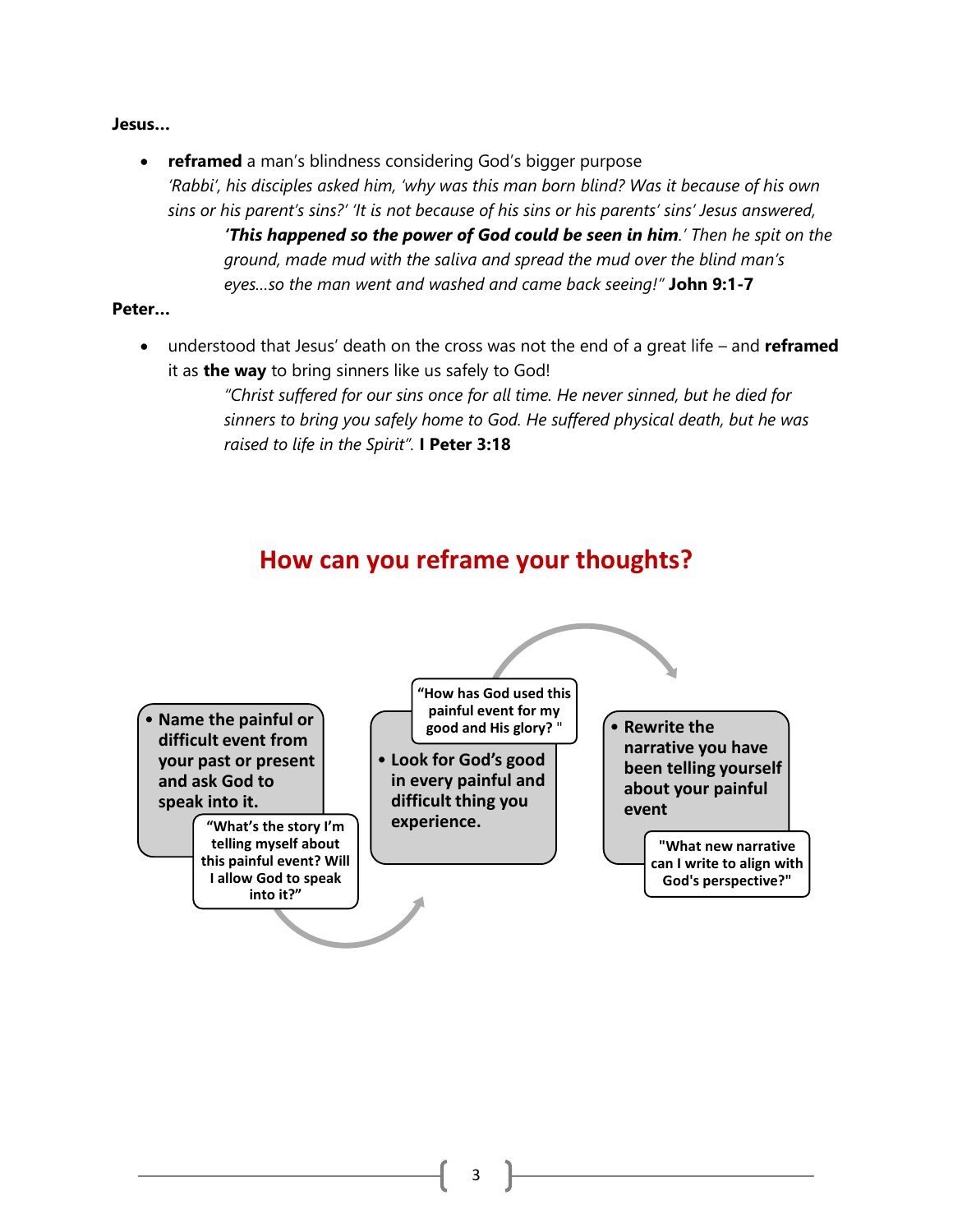## **Paul's example teaches us "how to reframe"!**

#### **When did he "reframe"?**

• While he was a prisoner of Rome, chained to a Roman soldier 24 hours a day, 7 days a week: no privacy, no freedom.



#### **What happened when he "reframed"?**

He was able to live out of **joy** and to stand firm in Christ through any circumstance!

### **"I'll never be ashamed of the gospel, I'll always be bold for Christ, I trust my life will always bring honor to Christ, whether I live or die."**

4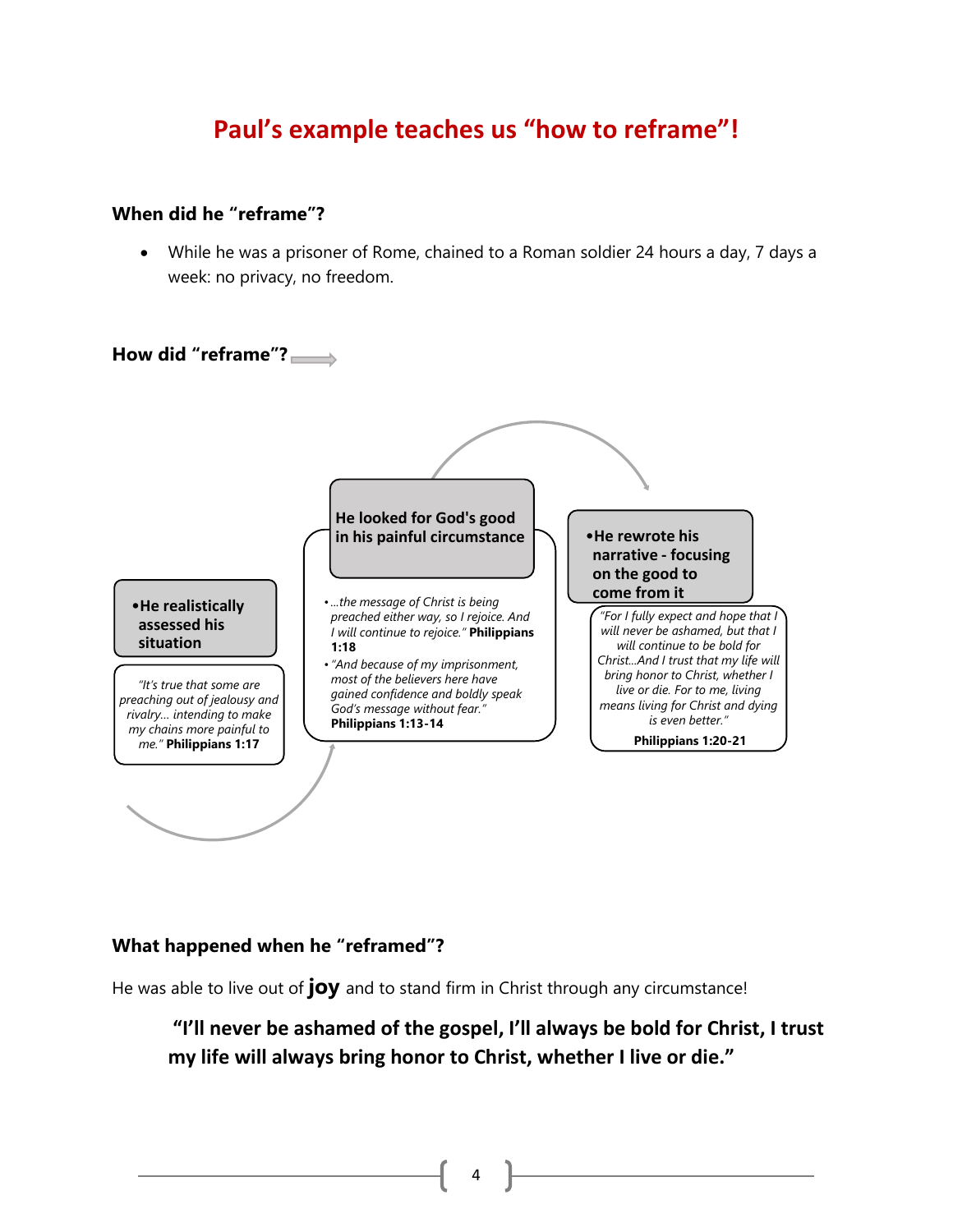We learn from Paul –

**Though we cannot control what happens to us – with God's help – we can control how we frame it!**

## **What might be holding** *you* **back from reframing?**

#### **You may think –**

- **"Isn't this just 'spin'?"** 
	- o God doesn't manipulate you. He only has your best interest at heart! He wants to fill you with the truth -
		- *"*... that in **all things** God works for the good of those who love him, *who have been called according to his purpose."* **Romans 8:28**
- **"But I can't just turn off my feelings" ….**
	- o It's normal to feel your feelings and there is a season for grieving. You don't need to turn off your feelings to begin to reframe
- **"But I'm stuck and frozen in my situation or memory!"**
	- o To get **unfrozen** means to remember the event or person but to seek Gods perspective - knowing that good will come from **ALL THINGS –**
		- **Every** struggle. Every heartache. Every hard thing, every physical affliction, every suffering. **Even** in your "impossible" situation!

### **To reframe means to see your life from GOD's perspective!**

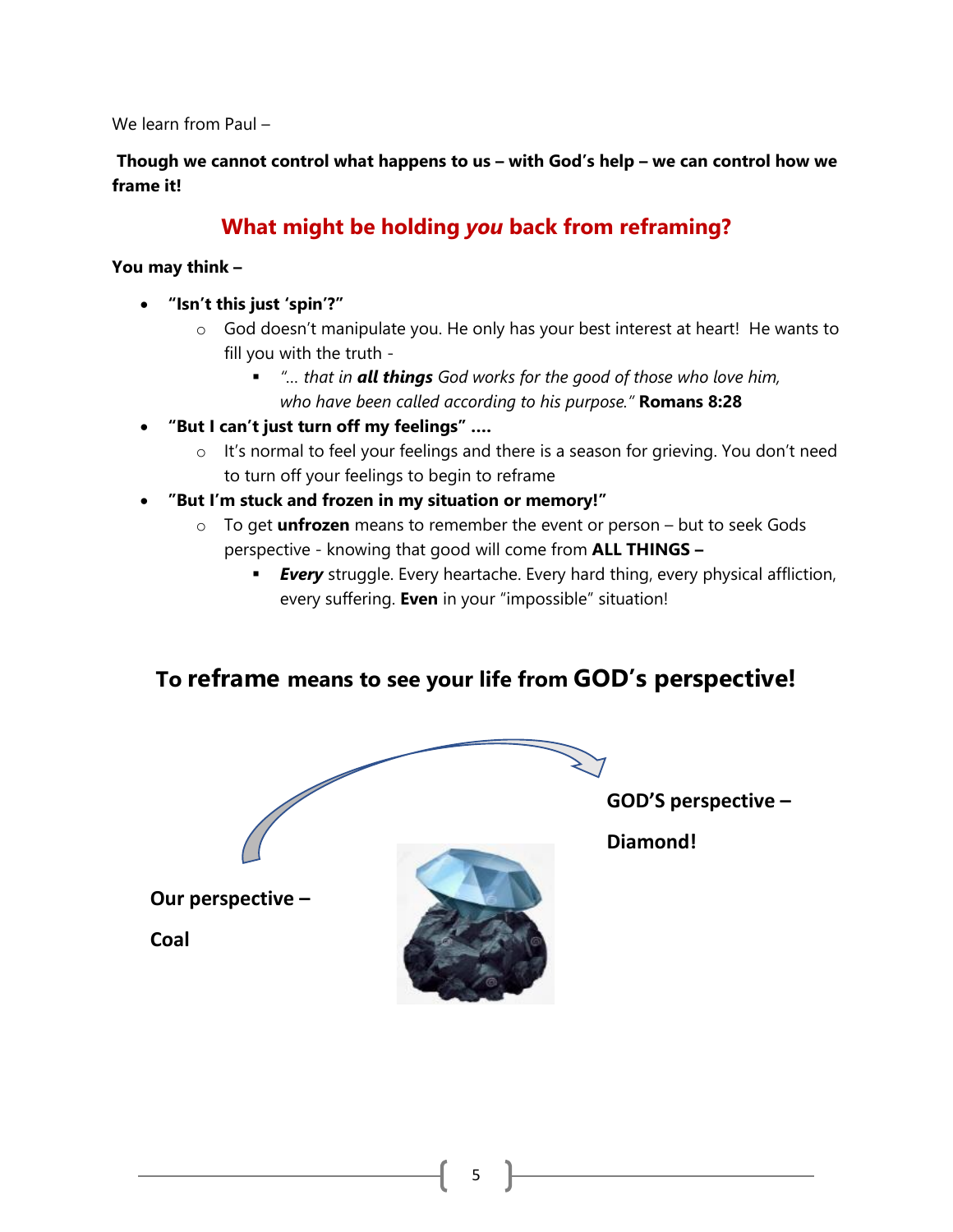# **Discussion Questions**

We have three "big questions" to consider and discuss this week. Focus on and share "where you are at" in answering them!

**What painful event has God brought to your mind that needs your attention?**

**Are you able to see any good that God has brought from this event?**

**How can you rewrite the narrative you have been telling yourself - focusing on the good that has come from that event?**

**Were you able to easily identify an event that needs your focused attention?**

• **If so, have you asked God to "speak into it" (or do you plan to)?**

**What may be holding you back from reframing a situation? What might be helpful as you work towards seeking God's perspective?**

**Have you had a "Joseph, Peter or Paul experience" in your past – but where you can now appreciate some good that has come from the event? Have you had a situation where God didn't seem to do what you wanted Him to do in a situation? Are you able to see a part of God's bigger perspective and purpose now as you look back?** Consider sharing with the group to encourage others!

**Are you facing a current challenge where you would appreciate prayer and insight as you work toward reframing?** Consider sharing with an individual, or with the group, for prayer and support.

**What one practical step can you take this week to redirect your thoughts in a relationship or circumstance where you are struggling to see anything positive or good?** 

### **Home Application**

Ask the Holy Spirit for wisdom and insight as you consider this week's "three big questions".

Ask God to help you to identify situations or events in your life that need to be "reframed". Open yourself to Him and ask Him to speak into them.

#### **Prayerfully consider -**

- **What painful event has God brought to your mind that needs your attention?**
- **Are you able to see any good that God has brought from this event?**
- **How can you rewrite the narrative you have been telling yourself - focusing on the good that has come from that event?**

 $6 \quad \}$